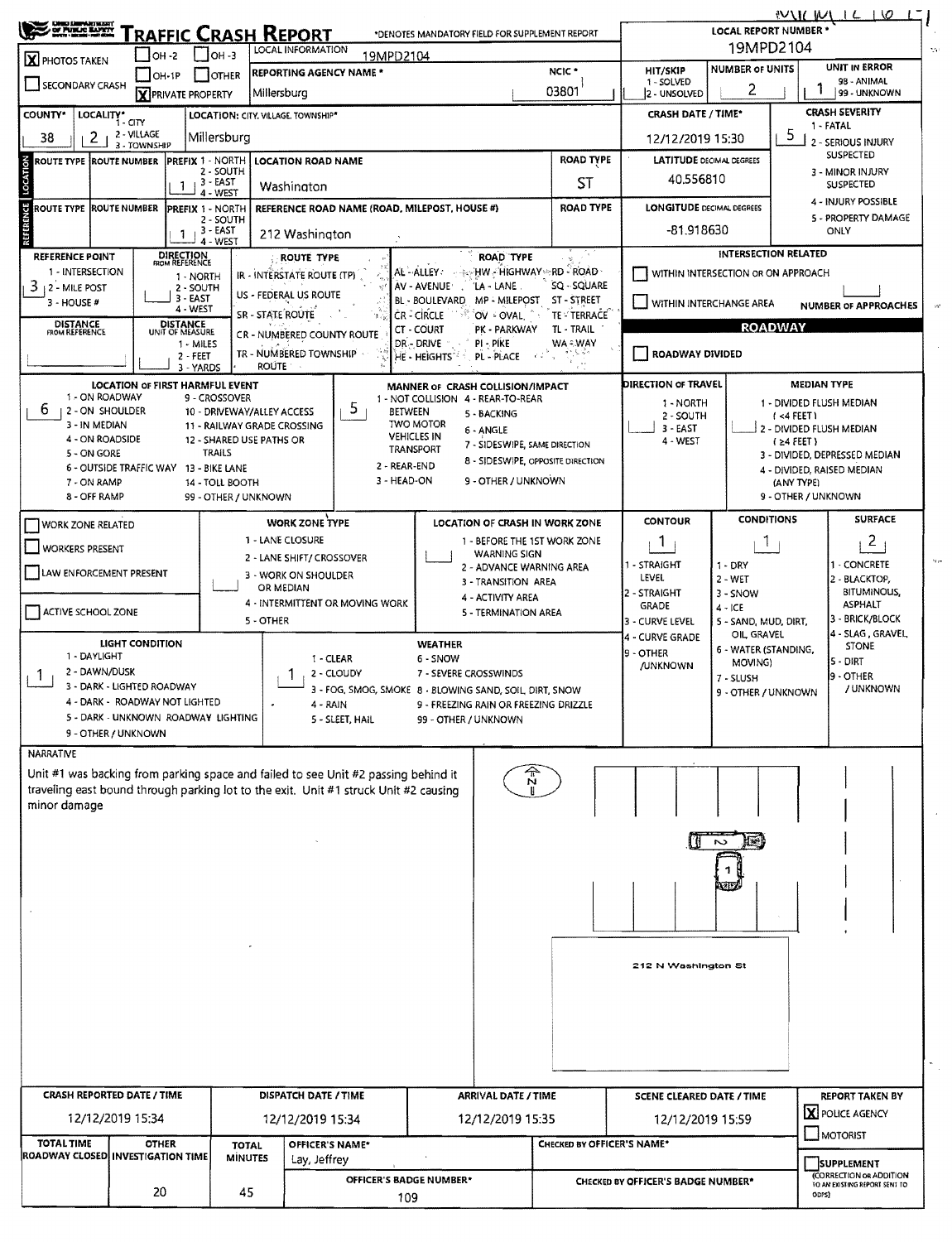|                                                                                                                                                             |                                             |                                                   |                                                       |                                                    | <b>LOCAL REPORT NUMBER</b>                                         |  |  |  |  |  |
|-------------------------------------------------------------------------------------------------------------------------------------------------------------|---------------------------------------------|---------------------------------------------------|-------------------------------------------------------|----------------------------------------------------|--------------------------------------------------------------------|--|--|--|--|--|
| <b>CHIO DEPARTMENT</b><br>OF FUNLIO BAFETT<br>NIT                                                                                                           |                                             |                                                   |                                                       | 19MPD2104                                          |                                                                    |  |  |  |  |  |
| OWNER NAME: LAST, FIRST, MIDDLE (C) SAME AS DRIVERY<br>UNIT#                                                                                                |                                             |                                                   | OWNER PHONE:INCLUDE AREA CODE (E SAME AS DRIVER)      | DAMAGE                                             |                                                                    |  |  |  |  |  |
| WENGERD, JOSEPH, C                                                                                                                                          |                                             | 330-275-6389                                      |                                                       | DAMAGE SCALE                                       |                                                                    |  |  |  |  |  |
| OWNER ADDRESS: STREET, CITY, STATE, ZIP ( C) SAME AS ORIVERY                                                                                                |                                             |                                                   |                                                       | 3 - FUNCTIONAL DAMAGE<br>1 - NONE                  |                                                                    |  |  |  |  |  |
| 6582 SR 754, MILLERSBURG, OH, 44654                                                                                                                         |                                             |                                                   |                                                       | 2<br>2 - MINOR DAMAGE                              | 4 - DISABLING DAMAGE                                               |  |  |  |  |  |
| COMMERCIAL CARRIER: NAME, ADDRESS, CITY, STATE, ZIP                                                                                                         | COMMERCIAL CARRIER PHONE: INCLUDE AREA CODE |                                                   |                                                       | 9 - UNKNOWN<br>DAMAGED AREA(S)                     |                                                                    |  |  |  |  |  |
|                                                                                                                                                             |                                             |                                                   |                                                       | INDICATE ALL THAT APPLY                            |                                                                    |  |  |  |  |  |
| LP STATE LICENSE PLATE #<br><b>VEHICLE IDENTIFICATION #</b>                                                                                                 |                                             | <b>VEHICLE YEAR</b>                               | <b>VEHICLE MAKE</b><br><b>HYUNDAI</b>                 |                                                    |                                                                    |  |  |  |  |  |
| <b>HVM6567</b><br>5NPDH4AE6GH775377<br>он<br><b>INSURANCE COMPANY</b><br><b>INSURANCE POLICY #</b>                                                          |                                             | 2016<br>COLOR                                     | <b>VEHICLE MODEL</b>                                  | 12<br>12                                           |                                                                    |  |  |  |  |  |
| INSURANCE<br><b>X</b> VERIFIED<br>PROGRESSIVE<br>934759564                                                                                                  |                                             | BLU                                               | <b>ELANTRA</b>                                        |                                                    |                                                                    |  |  |  |  |  |
| <b>TYPE OF USE</b><br>US DOT#                                                                                                                               |                                             | TOWED BY: COMPANY NAME                            |                                                       |                                                    |                                                                    |  |  |  |  |  |
| IN EMERGENCY<br>COMMERCIAL<br>GOVERNMENT<br>RESPONSE<br>VEHICLE WEIGHT GVWR/GCWR                                                                            |                                             | <b>HAZARDOUS MATERIAL</b>                         |                                                       |                                                    |                                                                    |  |  |  |  |  |
| # OCCUPANTS<br><b>INTERLOCK</b><br>$1 - 10K$ LBS.<br><b>DEVICE</b><br>HIT/SKIP UNIT                                                                         |                                             | MATERIAL<br>CLASS <sup>#</sup><br>RELEASED        | PLACARD ID#                                           |                                                    |                                                                    |  |  |  |  |  |
| 2 - 10.001 - 26K LBS.<br>EQUIPPED<br>$3 - 26K$ LBS.                                                                                                         |                                             | PLACARD                                           |                                                       | 6                                                  |                                                                    |  |  |  |  |  |
| 12 - GOLF CART<br>1 - PASSENGER CAR<br>6 - VAN (9-15 SEATS)                                                                                                 |                                             | 18 - LIMO (LIVERY VEHICLE)                        | 23 - PEDESTRIAN/SKATER                                |                                                    |                                                                    |  |  |  |  |  |
| 2 - PASSENGER VAN<br>7 - MOTORCYCLE 2-WHEELED<br>13 - SNOWMOBILE<br>(MINIVAN)<br>B - MOTORCYCLE 3-WHEELED<br>14 - SINGLE UNIT                               | 20 - OTHER VEHICLE                          | 19 - BUS (16+ PASSENGERS)                         | 24 - WHEELCHAIR (ANY TYPE)<br>25 - OTHER NON-MOTORIST |                                                    | 98                                                                 |  |  |  |  |  |
| UNIT TYPE 3 - SPORT UTILITY<br><b>TRUCK</b><br>9 - AUTOCYCLE<br><b>VEHICLE</b><br>15 - SEMI-TRACTOR                                                         | 21 - HEAVY EQUIPMENT                        |                                                   | 26 - BICYCLE                                          |                                                    | 10<br>9                                                            |  |  |  |  |  |
| 10 - MOPED OR MOTORIZED<br><b>BICYCLE</b><br>16 - FARM EQUIPMENT<br>4 - PICK UP                                                                             |                                             | 22 - ANIMAL WITH RIDER OR<br>ANIMAL-DRAWN VEHICLE | 27 - TRAIN<br>99 - UNKNOWN OR HIT/SKIP                |                                                    |                                                                    |  |  |  |  |  |
| 5 - CARGO VAN<br>11 - ALL TERRAIN VEHICLE<br>17 - MOTORHOME<br>(ATV/UTV)                                                                                    |                                             |                                                   |                                                       |                                                    |                                                                    |  |  |  |  |  |
| # OF TRAILING UNITS                                                                                                                                         |                                             |                                                   |                                                       | 12                                                 | 12                                                                 |  |  |  |  |  |
| WAS VEHICLE OPERATING IN AUTONOMOUS<br>0 - NO AUTOMATION<br>MODE WHEN CRASH OCCURRED?                                                                       |                                             | 3 - CONDITIONAL AUTOMATION 9 - UNKNOWN            |                                                       |                                                    |                                                                    |  |  |  |  |  |
| 0<br>1 - DRIVER ASSISTANCE                                                                                                                                  |                                             | 4 - HIGH AUTOMATION                               |                                                       |                                                    | 10                                                                 |  |  |  |  |  |
| 1 - YES 2 - NO 9 - OTHER / UNKNOWN AUTONOMOUS 2 - PARTIAL AUTOMATION 5 - FULL AUTOMATION<br>MODE LEVEL                                                      |                                             |                                                   |                                                       |                                                    |                                                                    |  |  |  |  |  |
| 1 - NONE<br>6 - BUS - CHARTER/TOUR<br>11 - FIRE                                                                                                             | 16 - FARM                                   |                                                   | 21 - MAIL CARRIER                                     |                                                    |                                                                    |  |  |  |  |  |
| 2 - TAXI<br>7 - BUS - INTERCITY<br>12 - MILITARY<br>3 - ELECTRONIC RIDE<br>8 - BUS - SHUTTLE<br>13 - POLICE                                                 |                                             | 17 - MOWING<br>18 - SNOW REMOVAL                  | 99 - OTHER / UNKNOWN                                  |                                                    |                                                                    |  |  |  |  |  |
| <b>SHARING</b><br><b>SPECIAL</b><br>9 - BUS - OTHER<br>14 - PUBLIC UTILITY<br><b>FUNCTION 4 - SCHOOL TRANSPORT</b>                                          |                                             | 19 - TOWING                                       |                                                       |                                                    |                                                                    |  |  |  |  |  |
| 10 - AMBULANCE<br>15 - CONSTRUCTION EQUIP.<br>S - BUS - TRANSIT/COMMUTER                                                                                    |                                             | 20 - SAFETY SERVICE<br><b>PATROL</b>              |                                                       |                                                    | 12                                                                 |  |  |  |  |  |
| 1 - NO CARGO BODY TYPE<br>4 - LOGGING<br>7 - GRAIN/CHIPS/GRAVEL                                                                                             | 11 - DUMP                                   |                                                   | 99 - OTHER / UNKNOWN                                  |                                                    |                                                                    |  |  |  |  |  |
| 1<br>/ NOT APPLICABLE<br>S - INTERMODAL<br>8 - POLE<br>2 - BUS<br>CARGO<br><b>CONTAINER CHASSIS</b>                                                         |                                             | 12 - CONCRETE MIXER                               |                                                       |                                                    |                                                                    |  |  |  |  |  |
| 9 - CARGO TANK<br>3 - VEHICLE TOWING<br>6 - CARGOVAN<br><b>BODY</b><br>10 - FLAT BED                                                                        |                                             | 13 - AUTO TRANSPORTER<br>14 - GARBAGE/REFUSE      |                                                       |                                                    | 18<br>9<br>9<br>-3                                                 |  |  |  |  |  |
| ANOTHER MOTOR VEHICLE<br>/ENCLOSED BOX<br><b>TYPE</b>                                                                                                       |                                             |                                                   |                                                       |                                                    | Θ                                                                  |  |  |  |  |  |
| 1 - TURN SIGNALS<br>4 - BRAKES<br>7 - WORN OR SLICK TIRES<br>2 - HEAD LAMPS<br>S - STEERING<br>8 - TRAILER EQUIPMENT                                        |                                             | 9 - MOTOR TROUBLE<br>10 - DISABLED FROM PRIOR     | 99 - OTHER / UNKNOWN                                  |                                                    |                                                                    |  |  |  |  |  |
| <b>VEHICLE</b><br>DEFECTIVE<br>3 - TAIL LAMPS<br>6 - TIRE BLOWOUT<br><b>DEFECTS</b>                                                                         |                                             | <b>ACCIDENT</b>                                   |                                                       |                                                    |                                                                    |  |  |  |  |  |
| 1 - INTERSECTION -<br>4 - MIDBLOCK -                                                                                                                        |                                             |                                                   | 99 - OTHER / UNKNOWN                                  | $\Box$ - NO DAMAGE [ 0 ]                           | ΙL<br>UNDERCARRIAGE [ 14 ]                                         |  |  |  |  |  |
| 7 - SHOULDER/ROADSIDE<br>MARKED CROSSWALK<br>MARKED CROSSWALK<br><b>8 - SIDEWALK</b>                                                                        |                                             | 10 - DRIVEWAY ACCESS<br>11 - SHARED USE PATHS     |                                                       | $\Box$ -TOP [13]                                   | $\Box$ - ALL AREAS [ 15 ]                                          |  |  |  |  |  |
| 2 - INTERSECTION -<br>5 - TRAVEL LANE -<br>NON-<br>9 - MEDIAN / CROSSING<br><b>MOTORIST</b><br><b>UNMARKED CROSSWALK</b><br>OTHER LOCATION                  | OR TRAILS<br>12 - FIRST RESPONDER           |                                                   |                                                       | $\Box$ - UNIT NOT AT SCENE[16]                     |                                                                    |  |  |  |  |  |
| <b>ISLAND</b><br>LOCATION<br>3 - INTERSECTION - OTHER<br>6 - BICYCLE LANE                                                                                   |                                             | AT INCIDENT SCENE                                 |                                                       |                                                    |                                                                    |  |  |  |  |  |
| 1 - STRAIGHT AHEAD<br>9 - LEAVING TRAFFIC<br>1 - NON-CONTACT<br>LANE<br>2 - BACKING<br>2 - NON-COLLISION                                                    |                                             | 15 - WALKING, RUNNING,<br>JOGGING, PLAYING        | 21 - STANDING OUTSIDE<br>DISABLED VEHICLE             | 0 - NO DAMAGE                                      | <b>INITIAL POINT OF CONTACT</b><br>14 - UNDERCARRIAGE              |  |  |  |  |  |
| 3 - CHANGING LANES<br>10 - PARKED<br>2<br>3<br>4 - OVERTAKING/PASSING<br>11 - SLOWING OR STOPPED<br>3 - STRIKING                                            |                                             | 16 - WORKING<br>17 - PUSHING VEHICLE              | 99 - OTHER / UNKNOWN                                  | 6                                                  | 1-12 - REFER TO UNIT 15 - VEHICLE NOT AT SCENE                     |  |  |  |  |  |
| PRE-CRASH S - MAKING RIGHT TURN<br>IN TRAFFIC<br><b>ACTION</b><br>4 - STRUCK<br><b>ACTIONS 6 - MAKING LEFT TURN</b>                                         |                                             | 18 - APPROACHING OR<br>LEAVING VEHICLE            |                                                       | DIAGRAM                                            | 99 - UNKNOWN                                                       |  |  |  |  |  |
| 12 - DRIVERLESS<br>5 - BOTH STRIXING<br>7 - MAKING U-TURN<br>13 - NEGOTIATING A CURVE<br>& STRUCK                                                           |                                             | 19 - STANDING                                     |                                                       | 13 - TOP                                           |                                                                    |  |  |  |  |  |
| 8 - ENTERING TRAFFIC<br>14 - ENTERING OR CROSSING 20 - OTHER NON-MOTORIST<br>LANE<br>9 - OTHER / UNKNOWN<br>SPECIFIED LOCATION                              |                                             |                                                   |                                                       |                                                    | TRAFFIC                                                            |  |  |  |  |  |
| 1 - NONE<br>B - FOLLOWING TOO CLOSE 13 - IMPROPER START FROM                                                                                                |                                             | 18 - OPERATING DEFECTIVE                          | 23 - OPENING DOOR INTO                                | <b>TRAFFICWAY FLOW</b>                             | <b>TRAFFIC CONTROL</b>                                             |  |  |  |  |  |
| /ACDA<br>A PARKED POSITION<br>2 - FAILURE TO YIELD<br>3 - RAN RED LIGHT<br>9 - IMPROPER LANE<br>14 - STOPPED OR PARKED                                      |                                             | EQUIPMENT<br>19 - LOAD SHIFTING                   | <b>ROADWAY</b><br>99 - OTHER IMPROPER                 | 1 - ONE-WAY<br>2 - TWO-WAY                         | 1 - ROUNDABOUT 4 - STOP SIGN                                       |  |  |  |  |  |
| CHANGE<br>ILLEGALLY<br>4 - RAN STOP SIGN<br>12<br>S - UNSAFE SPEED<br>10 - IMPROPER PASSING<br>15 - SWERVING TO AVOID                                       |                                             | /FALLING/SPILLING<br>20 - IMPROPER CROSSING       | <b>ACTION</b>                                         | 2                                                  | 2 - SIGNAL<br>S - YIELD SIGN<br>6<br>3 - FLASHER<br>6 - NO CONTROL |  |  |  |  |  |
| CONTRIBUTING 6 - IMPROPER TURN<br>11 - DROVE OFF ROAD<br>16 - WRONG WAY<br>CIRCUMSTANCES 7 - LEFT OF CENTER                                                 |                                             | 21 - LYING IN ROADWAY                             |                                                       |                                                    |                                                                    |  |  |  |  |  |
| 12 - IMPROPER BACKING<br>17 - VISION OBSTRUCTION                                                                                                            |                                             | 22 - NOT DISCERNIBLE                              |                                                       | # OF THROUGH LANES<br>ON ROAD                      | RAIL GRADE CROSSING<br>1 - NOT INVLOVED                            |  |  |  |  |  |
| SEOUENCE OF EVENTS                                                                                                                                          |                                             |                                                   |                                                       | 2                                                  | 2 - INVOLVED-ACTIVE CROSSING<br>1                                  |  |  |  |  |  |
| . . EVENTS<br><b>State of the State</b><br>1 - OVERTURN/ROLLOVER<br>20<br>7 - SEPARATION OF UNITS<br>12 - DOWNHILL RUNAWAY                                  |                                             | 19 - ANIMAL -OTHER                                | 23 - STRUCK BY FALLING,                               |                                                    | 3 - INVOLVED-PASSIVE CROSSING                                      |  |  |  |  |  |
| 2 - FIRE/EXPLOSION<br>8 - RAN OFF ROAD RIGHT<br>13 - OTHER NON-COLLISION 20 - MOTOR VEHICLE IN<br>3 - IMMERSION<br>9 - RAN OFF ROAD LEFT<br>14 - PEDESTRIAN |                                             | <b>TRANSPORT</b>                                  | SHIFTING CARGO OR<br>ANYTHING SET IN                  |                                                    | UNIT / NON-MOTORIST DIRECTION                                      |  |  |  |  |  |
| 4 - JACKKNIFE<br>10 - CROSS MEDIAN<br>15 - PEDALCYCLE<br>2                                                                                                  |                                             | 21 - PARKED MOTOR                                 | MOTION BY A MOTOR<br>VEHICLE                          |                                                    | S - NORTHEAST<br>1 - NORTH                                         |  |  |  |  |  |
| 5 - CARGO / EQUIPMENT<br>11 - CROSS CENTERLINE -<br>16 - RAILWAY VEHICLE<br>LOSS OR SHIFT<br>OPPOSITE DIRECTION<br>17 - ANIMAL - FARM                       |                                             | VEHICLE<br>22 - WORK ZONE                         | 24 - OTHER MOVABLE<br>OBJECT                          |                                                    | 2 - SOUTH<br>6 - NORTHWEST<br>3 - EAST<br>7 - SOUTHEAST            |  |  |  |  |  |
| OF TRAVEL<br>1B - ANIMAL - DEER<br><b>6 - EQUIPMENT FAILURE</b><br>3                                                                                        |                                             | <b>MAINTENANCE</b><br><b>EQUIPMENT</b>            |                                                       | FROM $\vert$ 2  <br>τoΙ                            | 4 - WEST<br>8 - SOUTHWEST                                          |  |  |  |  |  |
| <b>COLLISION WITH FIXED OBJECT - STRUCK</b><br>25 - IMPACT ATTENUATOR 31 - GUARDRAIL END<br>38 OVERHEAD SIGN POST                                           |                                             | 4S - EMBANKMENT                                   | 52 - BUILDING                                         |                                                    | 9 - OTHER / UNKNOWN                                                |  |  |  |  |  |
| / CRASH CUSHION<br>32 - PORTABLE BARRIER<br>39 LIGHT / LUMINARIES<br>26 - BRIDGE OVERHEAD<br>33 - MEDIAN CABLE BARRIER<br><b>SUPPORT</b>                    | 46 - FENCE                                  | 47 - MAILBOX                                      | 53 - TUNNEL                                           | UNIT SPEED                                         | DETECTED SPEED                                                     |  |  |  |  |  |
| <b>STRUCTURE</b><br>34 - MEDIAN GUARDRAIL<br>40 - UTILITY POLE<br>5.                                                                                        | 48 - TREE                                   |                                                   | 54 - OTHER FIXED<br>OBJECT                            |                                                    |                                                                    |  |  |  |  |  |
| 27 - BRIDGE PIER OR<br><b>BARRIER</b><br>41 - OTHER POST, POLE<br>ABLITMENT<br>OR SUPPORT<br>35 - MEDIAN CONCRETE                                           |                                             | 49 - FIRE HYDRANT<br>50 - WORK ZONE               | 99 - OTHER / UNKNOWN                                  | 5                                                  | 1 - STATED / ESTIMATED SPEED                                       |  |  |  |  |  |
| 2B - BRIDGE PARAPET<br><b>BARRIER</b><br>42 - CULVERT<br>6<br>29 - BRIDGE RAIL<br>36 - MEDIAN OTHER BARRIER<br>43 - CURB                                    |                                             | MAINTENANCE<br><b>EQUIPMENT</b>                   |                                                       | Ŧ<br>  2 - CALCULATED / EDR<br><b>POSTED SPEED</b> |                                                                    |  |  |  |  |  |
| 30 - GUARDRAIL FACE<br>37 - TRAFFIC SIGN POST<br>44 - DITCH                                                                                                 | 51 - WALL                                   |                                                   |                                                       |                                                    | 3 - UNDETERMINED                                                   |  |  |  |  |  |
| FIRST HARMFUL EVENT<br><b>MOST HARMFUL EVENT</b>                                                                                                            |                                             |                                                   |                                                       |                                                    |                                                                    |  |  |  |  |  |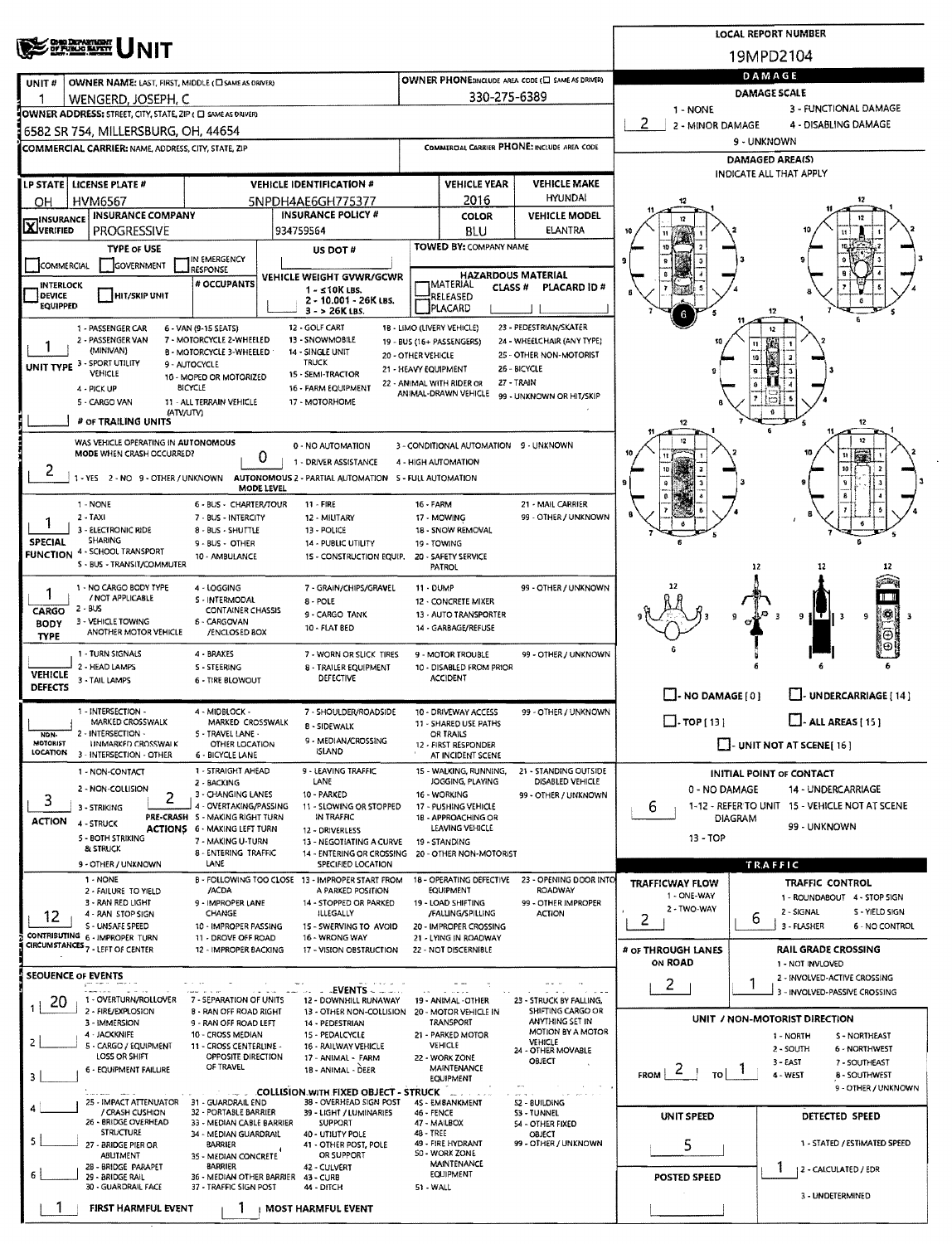|                                                                                                               | <b>LOCAL REPORT NUMBER</b>                                             |                                            |                                                 |                                                   |                                                                       |                                                                          |  |  |  |  |  |
|---------------------------------------------------------------------------------------------------------------|------------------------------------------------------------------------|--------------------------------------------|-------------------------------------------------|---------------------------------------------------|-----------------------------------------------------------------------|--------------------------------------------------------------------------|--|--|--|--|--|
| <b>ONO DEPARTMENT</b><br>OF PUBLIC BAFETY                                                                     |                                                                        |                                            |                                                 |                                                   |                                                                       | 19MPD2104                                                                |  |  |  |  |  |
| <b>OWNER NAME: LAST, FIRST, MIDDLE (ELSAME AS DRIVER)</b><br>UNIT#                                            |                                                                        |                                            |                                                 | OWNER PHONE:INCLUDE AREA CODE (E) SAME AS DRIVER) | DAMAGE                                                                |                                                                          |  |  |  |  |  |
| 2<br>RIDENBAUGH, CAROLE, J                                                                                    |                                                                        |                                            | 330-763-3921                                    |                                                   | <b>DAMAGE SCALE</b>                                                   |                                                                          |  |  |  |  |  |
| OWNER ADDRESS: STREET, CITY, STATE, ZIP ( C SAME AS DRIVER)                                                   |                                                                        |                                            |                                                 |                                                   | 1 - NONE                                                              | 3 - FUNCTIONAL DAMAGE                                                    |  |  |  |  |  |
| 6705 TR 522, MILLERSBURG, OH, 44654                                                                           |                                                                        |                                            |                                                 |                                                   | 2 - MINOR DAMAGE<br>4 - DISABLING DAMAGE<br>9 - UNKNOWN               |                                                                          |  |  |  |  |  |
| <b>COMMERCIAL CARRIER: NAME, ADDRESS, CITY, STATE, ZIP</b>                                                    |                                                                        |                                            |                                                 | COMMERCIAL CARRIER PHONE: INCLUDE AREA CODE       |                                                                       | DAMAGED AREA(S)                                                          |  |  |  |  |  |
| LP STATE   LICENSE PLATE #                                                                                    | <b>VEHICLE IDENTIFICATION #</b>                                        |                                            | <b>VEHICLE YEAR</b>                             | <b>VEHICLE MAKE</b>                               |                                                                       | INDICATE ALL THAT APPLY                                                  |  |  |  |  |  |
| HVZ7474<br>OН                                                                                                 | 2HKRM4H33EH725829                                                      |                                            | 2014                                            | <b>HONDA</b>                                      |                                                                       |                                                                          |  |  |  |  |  |
| <b>INSURANCE COMPANY</b><br><b>X</b> INSURANCE                                                                | <b>INSURANCE POLICY #</b>                                              |                                            | <b>COLOR</b>                                    | <b>VEHICLE MODEL</b>                              |                                                                       |                                                                          |  |  |  |  |  |
| <b>MOTORIST MUTUAL</b>                                                                                        | 127605317298                                                           |                                            | <b>BLU</b>                                      | CR-V                                              |                                                                       |                                                                          |  |  |  |  |  |
| TYPE OF USE<br>IN EMERGENCY<br>GOVERNMENT<br>COMMERCIAL                                                       | US DOT #                                                               |                                            | TOWED BY: COMPANY NAME                          |                                                   |                                                                       |                                                                          |  |  |  |  |  |
| RESPONSE<br># OCCUPANTS<br><b>INTERLOCK</b>                                                                   | VEHICLE WEIGHT GVWR/GCWR                                               |                                            | <b>HAZARDOUS MATERIAL</b><br><b>JMATERIAL</b>   |                                                   |                                                                       |                                                                          |  |  |  |  |  |
| <b>DEVICE</b><br>HIT/SKIP UNIT<br>EQUIPPED                                                                    | 1 - ≤10K LBS.<br>2 - 10.001 - 26K LBS.                                 |                                            | CLASS <sup>#</sup><br>RELEASED                  | PLACARD ID #                                      |                                                                       |                                                                          |  |  |  |  |  |
| 1 - PASSENGER CAR<br>6 - VAN (9-15 SEATS)                                                                     | 3 - > 26K LBS.<br>12 - GOLF CART                                       |                                            | PLACARD<br>18 - LIMO (LIVERY VEHICLE)           | 23 - PEDESTRIAN/SKATER                            |                                                                       |                                                                          |  |  |  |  |  |
| 2 - PASSENGER VAN<br>7 - MOTORCYCLE 2-WHEELED<br>3                                                            | 13 - SNOWMOBILE                                                        |                                            | 19 - BUS (16+ PASSENGERS)                       | 24 - WHEELCHAIR (ANY TYPE)                        |                                                                       |                                                                          |  |  |  |  |  |
| (MINIVAN)<br><b>8 - MOTORCYCLE 3-WHEELED</b><br>UNIT TYPE 3 - SPORT UTILITY<br>9 - AUTOCYCLE                  | 14 - SINGLE UNIT<br><b>TRUCK</b>                                       | 20 - OTHER VEHICLE<br>21 - HEAVY EQUIPMENT |                                                 | 25 - OTHER NON-MOTORIST<br>26 - BICYCLE           |                                                                       |                                                                          |  |  |  |  |  |
| VEHICLE<br>10 - MOPED OR MOTORIZED<br><b>BICYCLE</b><br>4 - PICK UP                                           | 15 - SEMI-TRACTOR<br>16 - FARM EQUIPMENT                               |                                            | 22 - ANIMAL WITH RIDER OR                       | 27 - TRAIN                                        |                                                                       |                                                                          |  |  |  |  |  |
| S - CARGO VAN<br>11 - ALL TERRAIN VEHICLE                                                                     | 17 - MOTORHOME                                                         |                                            | ANIMAL-DRAWN VEHICLE                            | 99 - UNKNOWN OR HIT/SKIP                          |                                                                       |                                                                          |  |  |  |  |  |
| (ATV/UTV)<br># OF TRAILING UNITS                                                                              |                                                                        |                                            |                                                 |                                                   | 12                                                                    | 12                                                                       |  |  |  |  |  |
| WAS VEHICLE OPERATING IN AUTONOMOUS                                                                           | 0 - NO AUTOMATION                                                      |                                            | 3 - CONDITIONAL AUTOMATION 9 - UNKNOWN          |                                                   |                                                                       |                                                                          |  |  |  |  |  |
| MODE WHEN CRASH OCCURRED?<br>Ü<br>2                                                                           | 1 - DRIVER ASSISTANCE                                                  |                                            | 4 - HIGH AUTOMATION                             |                                                   |                                                                       |                                                                          |  |  |  |  |  |
| 1 - YES 2 - NO 9 - OTHER / UNKNOWN AUTONOMOUS 2 - PARTIAL AUTOMATION 5 - FULL AUTOMATION<br><b>MODE LEVEL</b> |                                                                        |                                            |                                                 |                                                   |                                                                       |                                                                          |  |  |  |  |  |
| 1 - NONE<br>6 - BUS - CHARTER/TOUR                                                                            | 11 - FIRE                                                              | <b>16 - FARM</b>                           |                                                 | 21 - MAIL CARRIER                                 |                                                                       |                                                                          |  |  |  |  |  |
| $2 - TAXI$<br>7 - 8US - INTERCITY<br>3 - ELECTRONIC RIDE<br>8 - BUS - SHUTTLE                                 | 12 - MILITARY<br>13 - POLICE                                           |                                            | 17 - MOWING<br>18 - SNOW REMOVAL                | 99 - OTHER / UNKNOWN                              |                                                                       | Ó                                                                        |  |  |  |  |  |
| SHARING<br><b>SPECIAL</b><br>9-BUS - OTHER<br>4 - SCHOOL TRANSPORT                                            | <b>14 - PUBLIC UTILITY</b>                                             | 19 - TOWING                                |                                                 |                                                   |                                                                       |                                                                          |  |  |  |  |  |
| <b>FUNCTION</b><br>10 - AMBULANCE<br>5 - BUS - TRANSIT/COMMUTER                                               | 15 - CONSTRUCTION EQUIP,                                               |                                            | 20 - SAFETY SERVICE<br><b>PATROL</b>            |                                                   |                                                                       | 12<br>12<br>12                                                           |  |  |  |  |  |
| 1 - NO CARGO BODY TYPE<br>4 - LOGGING                                                                         | 7 - GRAIN/CHIPS/GRAVEL                                                 | 11 - DUMP                                  |                                                 | 99 - OTHER / UNKNOWN                              | 12                                                                    |                                                                          |  |  |  |  |  |
| / NOT APPLICABLE<br>5 - INTERMODAL<br>2 - BUS<br><b>CONTAINER CHASSIS</b><br>CARGO                            | 8 - POLE                                                               |                                            | 12 - CONCRETE MIXER                             |                                                   |                                                                       | E H                                                                      |  |  |  |  |  |
| 3 - VEHICLE TOWING<br>6 - CARGOVAN<br><b>BODY</b><br>ANOTHER MOTOR VEHICLE<br>/ENCLOSED BOX                   | 9 - CARGO TANK<br>10 - FLAT BED                                        |                                            | 13 - AUTO TRANSPORTER<br>14 - GARBAGE/REFUSE    |                                                   |                                                                       | ∦#<br>$\mathbf{I}$ $\mathbf{I}$ $\mathbf{I}$ $\mathbf{I}$<br>9<br>з<br>9 |  |  |  |  |  |
| <b>TYPE</b><br>4 - BRAKES                                                                                     |                                                                        |                                            |                                                 | 99 - OTHER / UNKNOWN                              |                                                                       | Θ<br>⊙                                                                   |  |  |  |  |  |
| 1 - TURN SIGNALS<br>2 - HEAD LAMPS<br>5 - STEERING                                                            | 7 - WORN OR SLICK TIRES<br>8 - TRAILER EQUIPMENT                       |                                            | 9 - MOTOR TROUBLE<br>10 - DISABLED FROM PRIOR   |                                                   |                                                                       |                                                                          |  |  |  |  |  |
| <b>VEHICLE</b><br>3 - TAIL LAMPS<br><b>6 - TIRE BLOWOUT</b><br><b>DEFECTS</b>                                 | DEFECTIVE                                                              |                                            | <b>ACCIDENT</b>                                 |                                                   |                                                                       |                                                                          |  |  |  |  |  |
| 1 - INTERSECTION -<br>4 - MIDBLOCK -                                                                          | 7 - SHOULDER/ROADSIDE                                                  |                                            | 10 - DRIVEWAY ACCESS                            | 99 - OTHER / UNKNOWN                              | $\Box$ - NO DAMAGE(0)                                                 | UNDERCARRIAGE [ 14 ]                                                     |  |  |  |  |  |
| MARKED CROSSWALK<br>MARKED CROSSWALK<br>2 - INTERSECTION -<br>5 - TRAVEL LANE -<br>NON-                       | 8 - SIDEWALK                                                           |                                            | 11 - SHARED USE PATHS<br>OR TRAILS              |                                                   | $\Box$ . TOP [ 13 ]                                                   | $\Box$ - ALL AREAS (151                                                  |  |  |  |  |  |
| MOTORIST<br>UNMARKED CROSSWALK<br>OTHER LOCATION<br>LOCATION<br>3 - INTERSECTION - OTHER<br>6 - BICYCLE LANE  | 9 - MEDIAN/CROSSING<br><b>ISLAND</b>                                   |                                            | 12 - FIRST RESPONDER<br>AT INCIDENT SCENE       |                                                   |                                                                       | $\Box$ - UNIT NOT AT SCENE [16]                                          |  |  |  |  |  |
| 1 - STRAIGHT AHEAD<br>1 - NON-CONTACT                                                                         | 9 - LEAVING TRAFFIC                                                    |                                            | 15 - WALKING, RUNNING,                          | 21 - STANDING OUTSIDE                             |                                                                       | INITIAL POINT OF CONTACT                                                 |  |  |  |  |  |
| 2 - BACKING<br>2 - NON-COLLISION<br>3 - CHANGING LANES                                                        | LANE<br>10 - PARKED                                                    |                                            | JOGGING, PLAYING<br>16 - WORKING                | DISABLED VEHICLE<br>99 - OTHER / UNKNOWN          | 0 - NO DAMAGE                                                         | 14 - UNDERCARRIAGE                                                       |  |  |  |  |  |
| 4<br>4 - OVERTAKING/PASSING<br>3 - STRIKING<br>PRE-CRASH 5 - MAKING RIGHT TURN                                | 11 - SLOWING OR STOPPED<br>IN TRAFFIC                                  |                                            | 17 - PUSHING VEHICLE<br>18 - APPROACHING OR     |                                                   | 2<br>1-12 - REFER TO UNIT 15 - VEHICLE NOT AT SCENE<br><b>DIAGRAM</b> |                                                                          |  |  |  |  |  |
| <b>ACTION</b><br>4 - STRUCK<br><b>ACTIONS 6 - MAKING LEFT TURN</b><br><b>5 - BOTH STRIKING</b>                | 12 - DRIVERLESS                                                        |                                            | LEAVING VEHICLE                                 |                                                   | $13 - TOP$                                                            | 99 - UNKNOWN                                                             |  |  |  |  |  |
| 7 - MAKING U-TURN<br><b>&amp; STRUCK</b><br><b>8 - ENTERING TRAFFIC</b>                                       | 13 - NEGOTIATING A CURVE<br>14 - ENTERING OR CROSSING                  |                                            | 19 - STANDING<br>20 - OTHER NON-MOTORIST        |                                                   |                                                                       |                                                                          |  |  |  |  |  |
| 9 - OTHER / UNKNOWN<br>LANE                                                                                   | SPECIFIED LOCATION                                                     |                                            |                                                 |                                                   |                                                                       | TRAFFIC                                                                  |  |  |  |  |  |
| 1 - NONE<br>/ACDA<br>2 - FAILURE TO YIELD                                                                     | 8 - FOLLOWING TOO CLOSE 13 - IMPROPER START FROM<br>A PARKED POSITION  |                                            | 18 - OPERATING DEFECTIVE<br><b>EQUIPMENT</b>    | 23 - OPENING DOOR INTO<br>ROADWAY                 | <b>TRAFFICWAY FLOW</b><br>1 - ONE-WAY                                 | <b>TRAFFIC CONTROL</b><br>1 - ROUNDABOUT 4 - STOP SIGN                   |  |  |  |  |  |
| 3 - RAN RED LIGHT<br>9 - IMPROPER LANE<br>CHANGE<br>4 - RAN STOP SIGN                                         | 14 - STOPPED OR PARKED<br><b>ILLEGALLY</b>                             |                                            | 19 - LOAD SHIFTING<br>/FALLING/SPILLING         | 99 - OTHER IMPROPER<br><b>ACTION</b>              | 2 - TWO-WAY                                                           | 2 - SIGNAL<br>S - YIELD SIGN<br>6                                        |  |  |  |  |  |
| S - UNSAFE SPEED<br>10 - IMPROPER PASSING<br>CONTRIBUTING 6 - IMPROPER TURN<br>11 - DROVE OFF ROAD            | 15 - SWERVING TO AVOID<br>16 - WRONG WAY                               |                                            | 20 - IMPROPER CROSSING<br>21 - LYING IN ROADWAY |                                                   | 2                                                                     | 3 - FLASHER<br>6 - NO CONTROL                                            |  |  |  |  |  |
| CIRCUMSTANCES <sub>7</sub> - LEFT OF CENTER<br>12 - IMPROPER BACKING                                          | 17 - VISION OBSTRUCTION                                                |                                            | 22 - NOT DISCERNIBLE                            |                                                   | # OF THROUGH LANES                                                    | <b>RAIL GRADE CROSSING</b>                                               |  |  |  |  |  |
| <b>SEQUENCE OF EVENTS</b>                                                                                     |                                                                        |                                            |                                                 |                                                   | ON ROAD                                                               | 1 - NOT INVLOVED<br>2 - INVOLVED-ACTIVE CROSSING                         |  |  |  |  |  |
| 1 - OVERTURN/ROLLOVER<br>7 - SEPARATION OF UNITS                                                              | EVENTS.<br>12 - DOWNHILL RUNAWAY                                       |                                            | 19 - ANIMAL -OTHER                              | 23 - STRUCK BY FALLING,                           | 2                                                                     | 3 - INVOLVED-PASSIVE CROSSING                                            |  |  |  |  |  |
| 20<br>2 - FIRE/EXPLOSION<br><b>B</b> RAN OFF ROAD RIGHT                                                       | 13 - OTHER NON-COLLISION                                               |                                            | 20 - MOTOR VEHICLE IN                           | SHIFTING CARGO OR<br>ANYTHING SET IN              |                                                                       | UNIT / NON-MOTORIST DIRECTION                                            |  |  |  |  |  |
| 3 - IMMERSION<br>9 - RAN OFF ROAD LEFT<br>4 - JACKKNIFE<br>10 - CROSS MEDIAN<br>2                             | 14 - PEDESTRIAN<br>15 - PEDALCYCLE                                     |                                            | TRANSPORT<br>21 - PARKED MOTOR                  | MOTION BY A MOTOR<br>VEHICLE                      |                                                                       | 1 - NORTH<br>5 - NORTHEAST                                               |  |  |  |  |  |
| S - CARGO / EQUIPMENT<br>11 - CROSS CENTERLINE -<br>LOSS OR SHIFT<br>OPPOSITE DIRECTION                       | 16 - RAILWAY VEHICLE<br>17 - ANIMAL - FARM                             |                                            | <b>VEHICLE</b><br>22 - WORK ZONE                | 24 - OTHER MOVABLE<br>OBJECT                      |                                                                       | 2 - SOUTH<br>6 - NORTHWEST<br>3-EAST<br>7 - SOUTHEAST                    |  |  |  |  |  |
| OF TRAVEL<br>6 - EQUIPMENT FAILURE<br>3                                                                       | 18 - ANIMAL - DEER                                                     |                                            | <b>MAINTENANCE</b><br>EQUIPMENT                 |                                                   | $FROM$ 4<br>TO                                                        | -3<br>4 - WEST<br>8 - SOUTHWEST                                          |  |  |  |  |  |
| 25 - IMPACT ATTENUATOR<br>31 - GUARDRAIL END                                                                  | <b>COLLISION WITH FIXED OBJECT - STRUCK</b><br>38 - OVERHEAD SIGN POST |                                            |                                                 |                                                   |                                                                       | 9 - OTHER / UNKNOWN                                                      |  |  |  |  |  |
| / CRASH CUSHION<br>32 - PORTABLE BARRIER<br>26 - BRIDGE OVERHEAD<br>33 - MÉDIAN CABLE BARRIER                 | 39 - LIGHT / LUMINARIES                                                | 46 - FENCE<br>47 - MAILBOX                 | 45 - EMBANKMENT                                 | 52 - 8UILDING<br>S3 - TUNNEL                      | <b>UNIT SPEED</b>                                                     | DETECTED SPEED                                                           |  |  |  |  |  |
| <b>STRUCTURE</b><br>34 - MEDIAN GUARDRAIL<br>5                                                                | <b>SUPPORT</b><br>40 - UTIUTY POLE                                     | 48 - TREE                                  |                                                 | 54 - OTHER FIXED<br>OBJECT                        |                                                                       | 1 - STATED / ESTIMATED SPEED                                             |  |  |  |  |  |
| 27 - BRIDGE PIER OR<br><b>BARRIER</b><br><b>ABUTMENT</b><br>35 - MEDIAN CONCRETE                              | 41 - OTHER POST, POLE<br>OR SUPPORT                                    |                                            | 49 - FIRE HYDRANT<br>50 - WORK ZONE             | 99 - OTHER / UNKNOWN                              | 5                                                                     |                                                                          |  |  |  |  |  |
| <b>BARRIER</b><br>28 - BRIDGE PARAPET<br>29 - BRIDGE RAIL<br>36 - MEDIAN OTHER BARRIER 43 - CURB              | 42 - CULVERT                                                           |                                            | MAINTENANCE<br><b>EQUIPMENT</b>                 | 7<br>2 - CALCULATED / EDR<br><b>POSTED SPEED</b>  |                                                                       |                                                                          |  |  |  |  |  |
| 30 - GUARDRAIL FACE<br>37 - TRAFFIC SIGN POST                                                                 | 44 - DITCH                                                             | 51 - WALL                                  |                                                 |                                                   |                                                                       | 3 - UNDETERMINED                                                         |  |  |  |  |  |
| FIRST HARMFUL EVENT                                                                                           | <b>MOST HARMFUL EVENT</b>                                              |                                            |                                                 |                                                   |                                                                       |                                                                          |  |  |  |  |  |